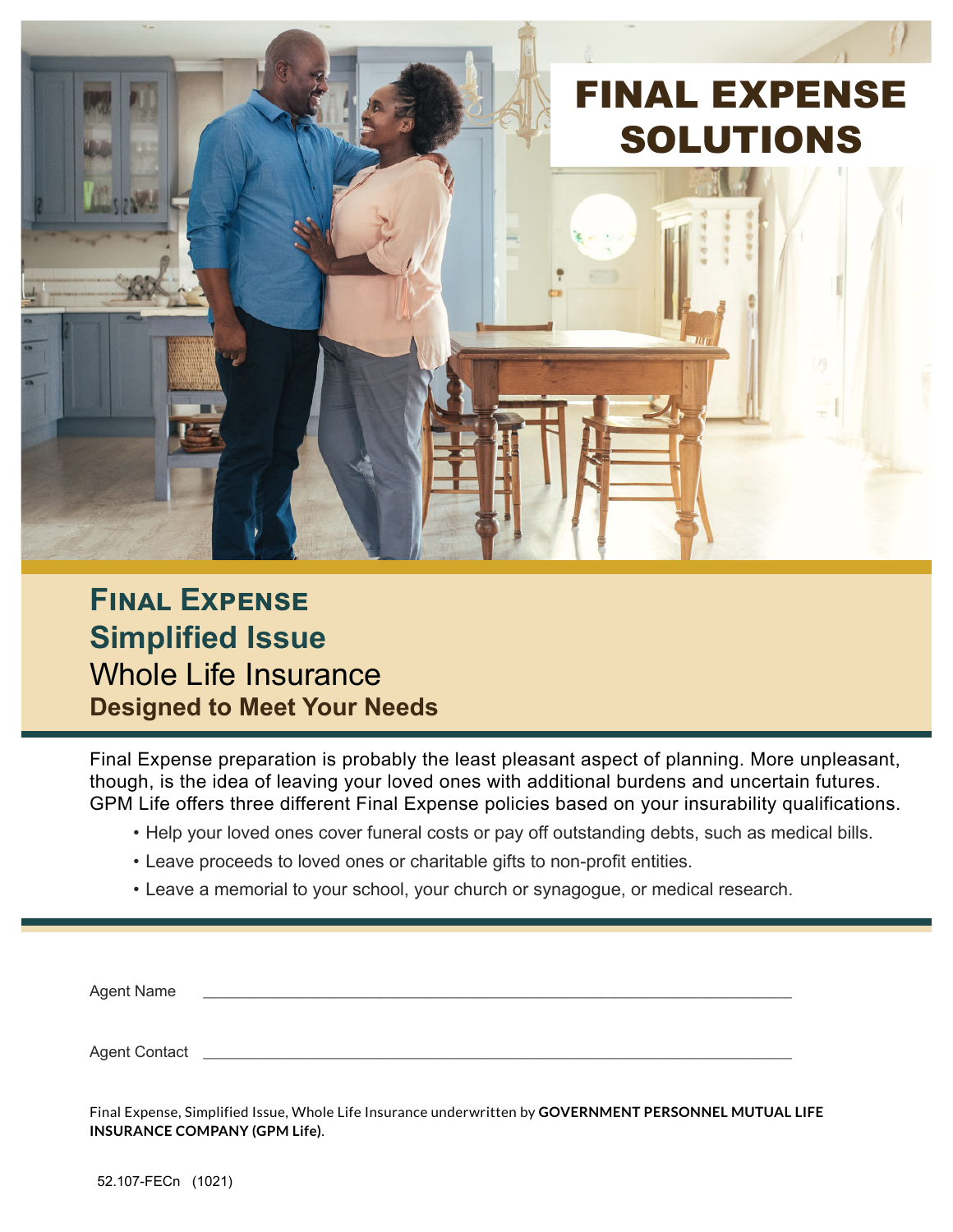# **EDBAL EXPENSE LIFE INSURANCE**

GPM Life offers three different Final Expense policies based on your insurability qualifications. These products can help your loved ones cover funeral costs, pay off outstanding debts, such as medical bills, or leave bequests (charitable gifts) to loved ones or non-profit entities, such as schools, religious organizations, or charities.

These policies are Simplified Issue Whole Life Insurance which are available as a Level Death Benefit (LDB), Graded Death Benefit Whole Life Insurance (GDB), or Modified Benefit Whole Life Insurance (MBWL).

All GPM Life Final Expense products include<sup>1</sup>: • Level premiums that will never increase

- Guaranteed death benefits, subject to policy provisions
- Cash or loan values

### **THREE POLICIES**

#### Level Death Benefit Whole Life Insurance (LDB), (Lifetime Pay, 10 Pay and 20 Pay Versions)

This policy provides the Insured with a Level Premium and Level Death Benefit Whole Life Insurance policy. Accidental Death Benefit Rider (ADBR) is available. ADBR pays a Death Benefit in addition to the base policy if death is caused by accident, subject to exclusions. All Death Benefits are subject to policy provisions.

### Graded Death Benefit Whole Life Insurance (GDB)

This policy provides the Insured with Level Premiums, while the Death Benefit is graded. The Death Benefit during year one is 30% of the year three full Death Benefit. During year two, the Death Benefit is 70% of the year three full Death Benefit. Beginning the 25th policy month and thereafter, the only Death Benefit is the full face amount. In the event of accidental death during the first two years, the year three Death Benefit is payable. A Death Benefit paid in any year will never be greater than the policy's Face Amount. Any Death Benefit paid is subject to policy provisions.

#### Modified Benefit Whole Life Insurance (MBWL)

This policy provides the Insured with a Level Premium Modified Death Benefit Whole Life policy. The Death Benefit payable is a return of premiums paid plus 10% during the first two years. Beginning the 25th policy month and thereafter, the only Death Benefit is the full face amount. In the event of an accidental death during the first two years, the year three Death Benefit is payable. All Death Benefits are subject to policy provisions.

## $CHOOSE$  YOUR BENEFICIARY

Help your loved ones cover funeral costs or pay off outstanding debts, such as medical bills. Leave proceeds to loved ones or charitable gifts to non-profit entities such as schools, religious organizations, or charities.

# $C$ **HOOSE HOW MUCH PROTECTION YOU NEED**

| <b>Level Death Benefit</b><br>(LDB 10 Pay, 20 Pay, Life) |         | <b>Graded Death Benefit</b><br>(GDB) |       |         | <b>Modified Death Benefit</b><br>(MBWL) |       |         |                |
|----------------------------------------------------------|---------|--------------------------------------|-------|---------|-----------------------------------------|-------|---------|----------------|
| Age                                                      | Minimum | Maximum                              | Age   | Minimum | Maximum                                 | Age   | Minimum | <b>Maximum</b> |
| $50 - 75^2$                                              | \$3,000 | \$35,000                             | 50-75 | \$3,000 | \$25,000                                | 50-79 | \$3,000 | \$10,000       |
| 76-79                                                    | \$3,000 | \$10,000                             | 76-79 | \$3,000 | \$10,000                                |       |         |                |

1 Subject to policy provisions. Assumes payment of premium, no policy loans, no misrepresentation on the application, no suicide.

2 20 Pay only available for ages 50-70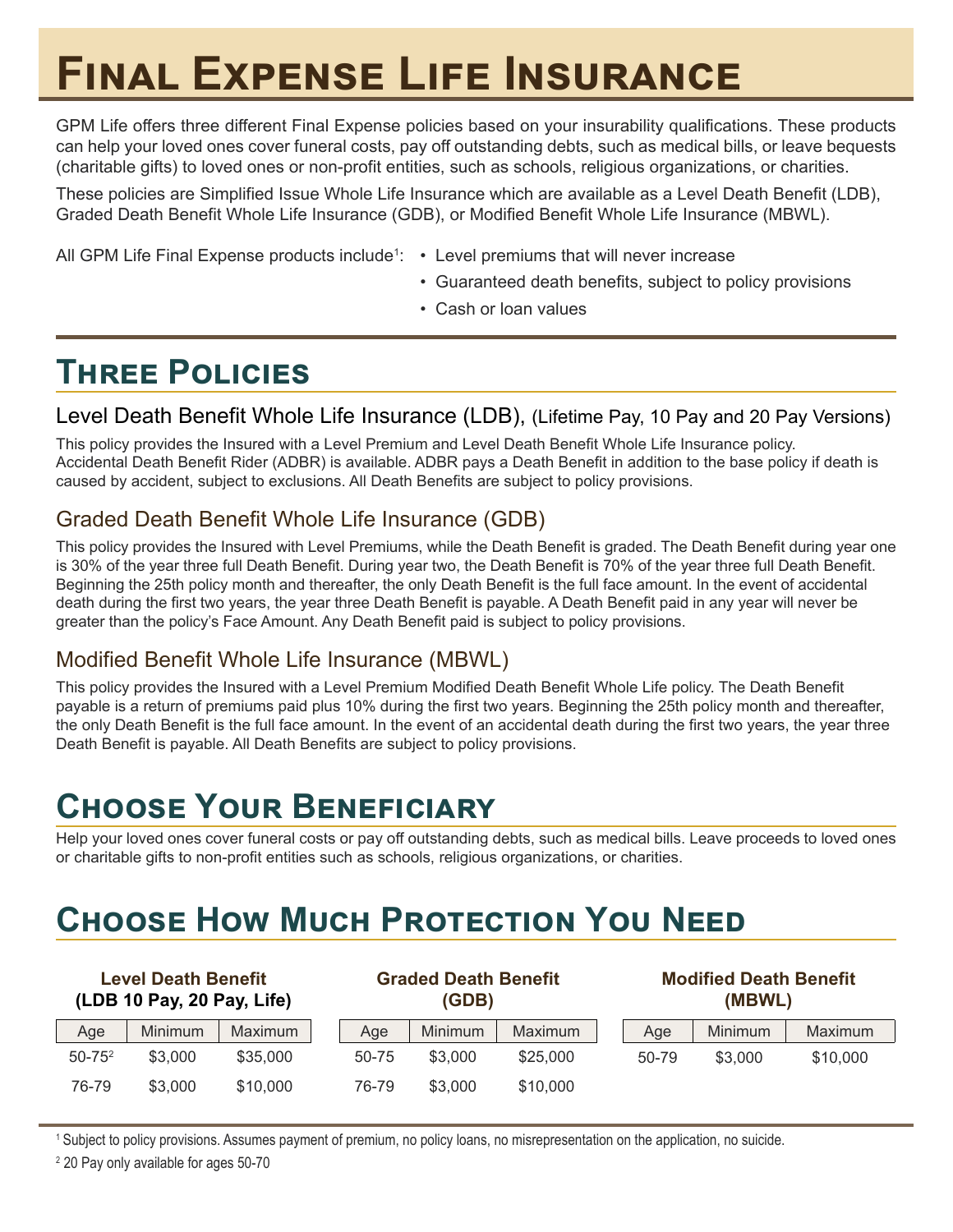#### WHAT ARE YOUR FINAL EXPENSE NEEDS?

|                                           | ESTIMATED <sup>1</sup> | YOUR NEED |
|-------------------------------------------|------------------------|-----------|
| <b>Professional Services</b>              |                        |           |
| <b>Director Services</b>                  | \$2,100                |           |
| Embalming                                 | \$725                  |           |
| Other preparations of the body            | \$250                  |           |
| <b>Facilities and Staff Services</b>      |                        |           |
| Viewing and Ceremony                      | \$1,000                |           |
| <b>Cemetery and Graveside</b>             |                        |           |
| <b>Transportation Services</b>            |                        |           |
| Transfer of remains                       | \$325                  |           |
| Hearse                                    | \$325                  |           |
| Transportation for family                 | \$150                  |           |
| <b>Merchandise</b>                        |                        |           |
| Cremation Casket/<br><b>Cremation Urn</b> | \$1,000/<br>\$275      |           |
| <b>Burial Vault / Liner</b>               | \$1,395                |           |
| Monument / Headstone                      |                        |           |
| <b>Miscellaneous Expenses</b>             |                        |           |
| <b>Burial Clothing</b>                    |                        |           |
| <b>Floral Arrangements</b>                |                        |           |
| <b>Basic Memorial Print Package</b>       | \$160                  |           |
| <b>Cemetery Property</b>                  |                        |           |
| <b>Credit Cards</b>                       |                        |           |
| <b>TOTAL</b>                              | \$7,430                |           |

#### WHAT IS YOUR AVAILABLE INCOME?

| <b>Monthly Expenses</b>     | <b>Monthly Income</b> |
|-----------------------------|-----------------------|
| Housing                     |                       |
| <b>Utilities</b>            |                       |
| Auto                        |                       |
| Meals                       |                       |
| Other                       |                       |
| <b>Total</b>                |                       |
| <b>Discretionary Income</b> |                       |
|                             |                       |
| 0/2/2                       |                       |

% You're Willing to Allocate for Final Expense Coverage

### HOW MUCH COVERAGE

SHOULD YOU BUY?

Final Expense Need Est. Desired Coverage Amount

Estimated Monthly Premium

1 The median cost from a 2019 survey by National Funeral Directors Association at NFDA.org.

## **WE'VE MADE IT EASY TO APPLY**

- Policy issue depends on answers to questions in the application.
- Most policies are issued within days.
- Convenient premium modes: Annual, Semi-Annual, and Monthly EFT.
- Premiums drafted directly from checking or savings account.
- Toll-free telephone number for customer service needs.
- Accidental Death Rider also available on Level Death Benefit (LDB).

**Client** 

**GPM Life Agent**

**Phone**